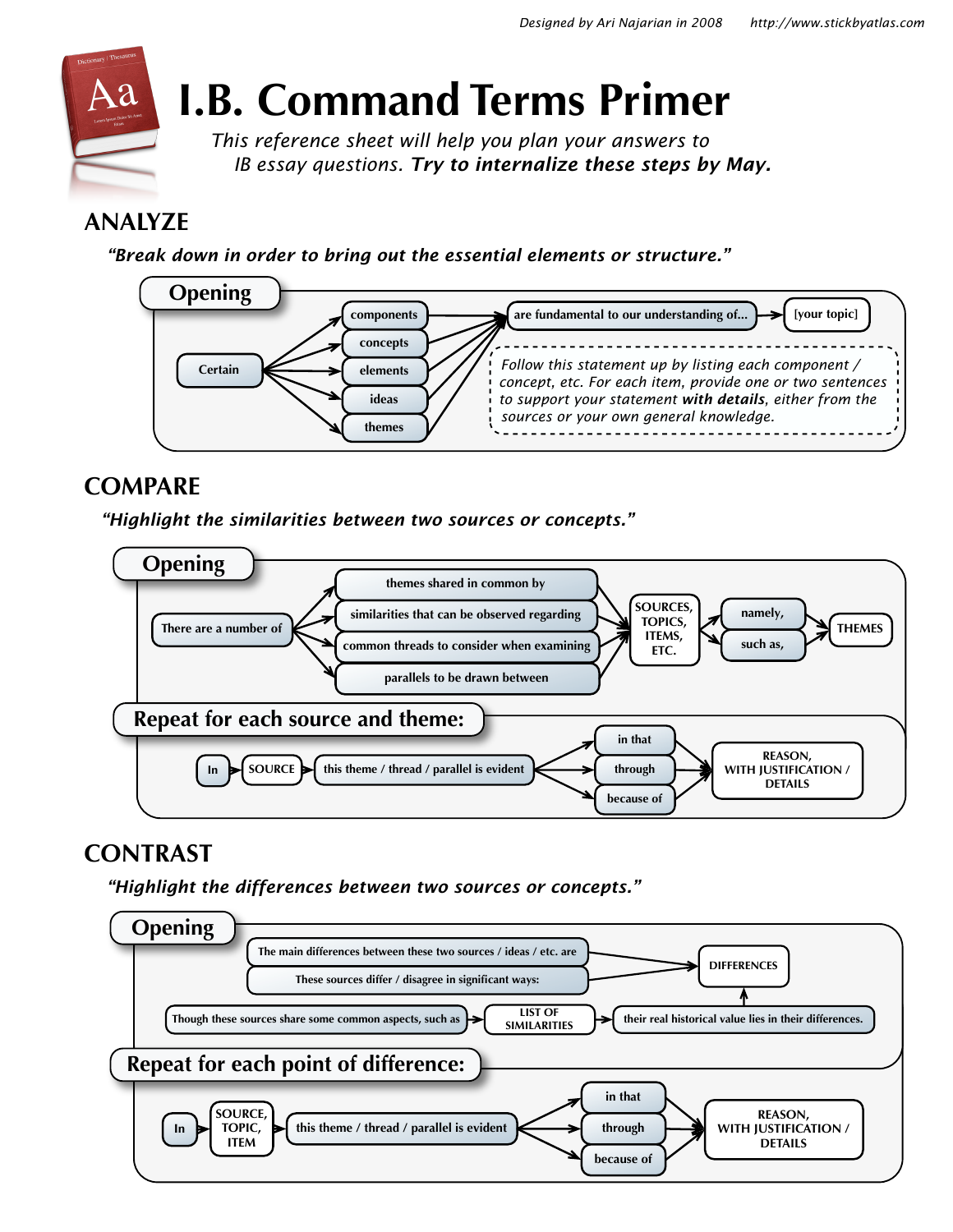# **COMPARE & CONTRAST**

 *"Outline both the similarities and differences between two (or more) sources."*



# **DEFINE (WHAT IS \_\_\_\_ ?)**

 *"Give the precise meaning of a word, phrase, or concept."*



### **DESCRIBE**

 *"Give a detailed account."*

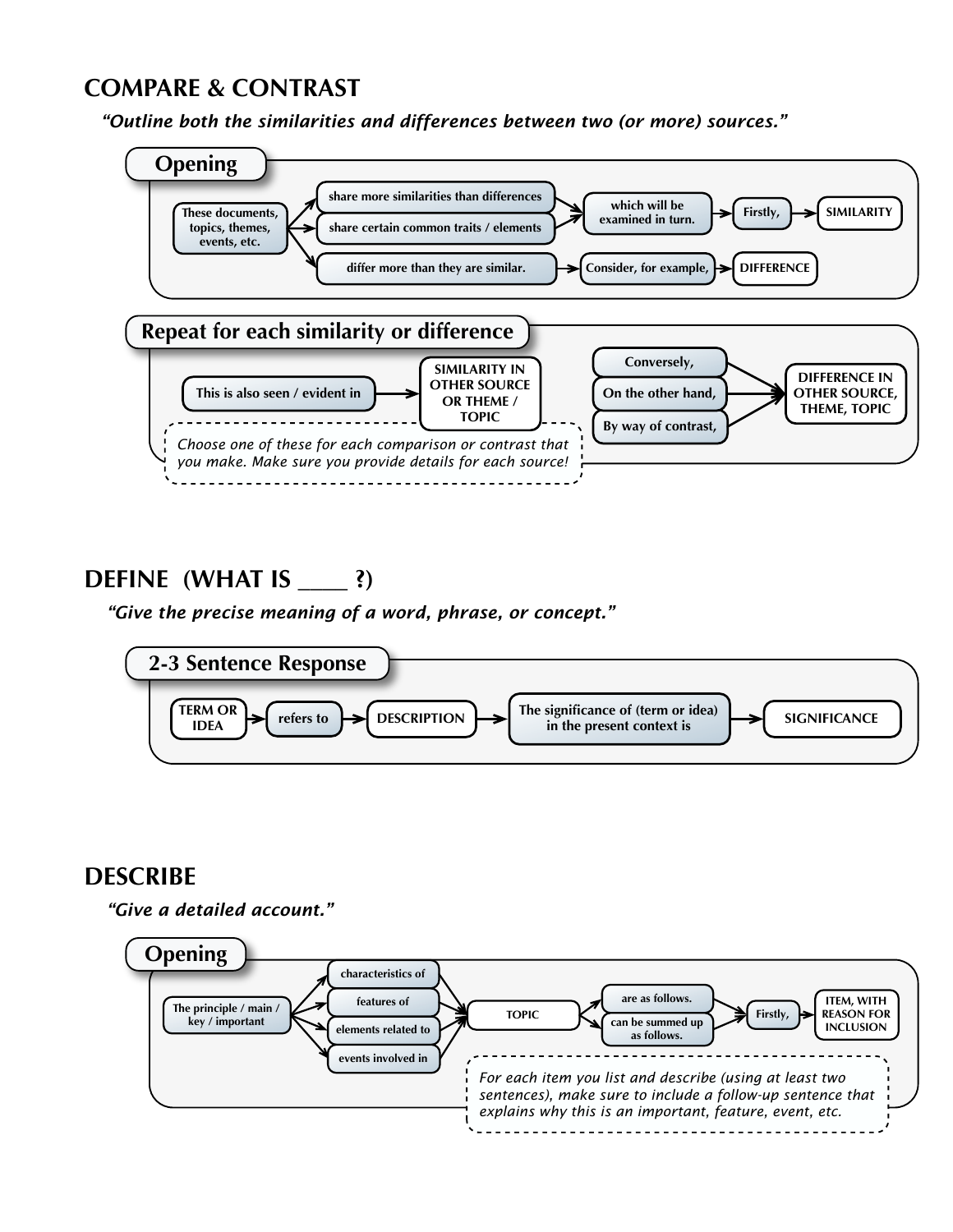### **DISCUSS**

 *"Offer a considered and balanced review that includes a range of arguments, factors or hypotheses."*



### **DISTINGUISH**

#### *"Make clear the differences between two or more concepts or items."*



# **EVALUATE (ASSESS)**

 *"Make an appraisal by weighing up the strengths and limitations."*

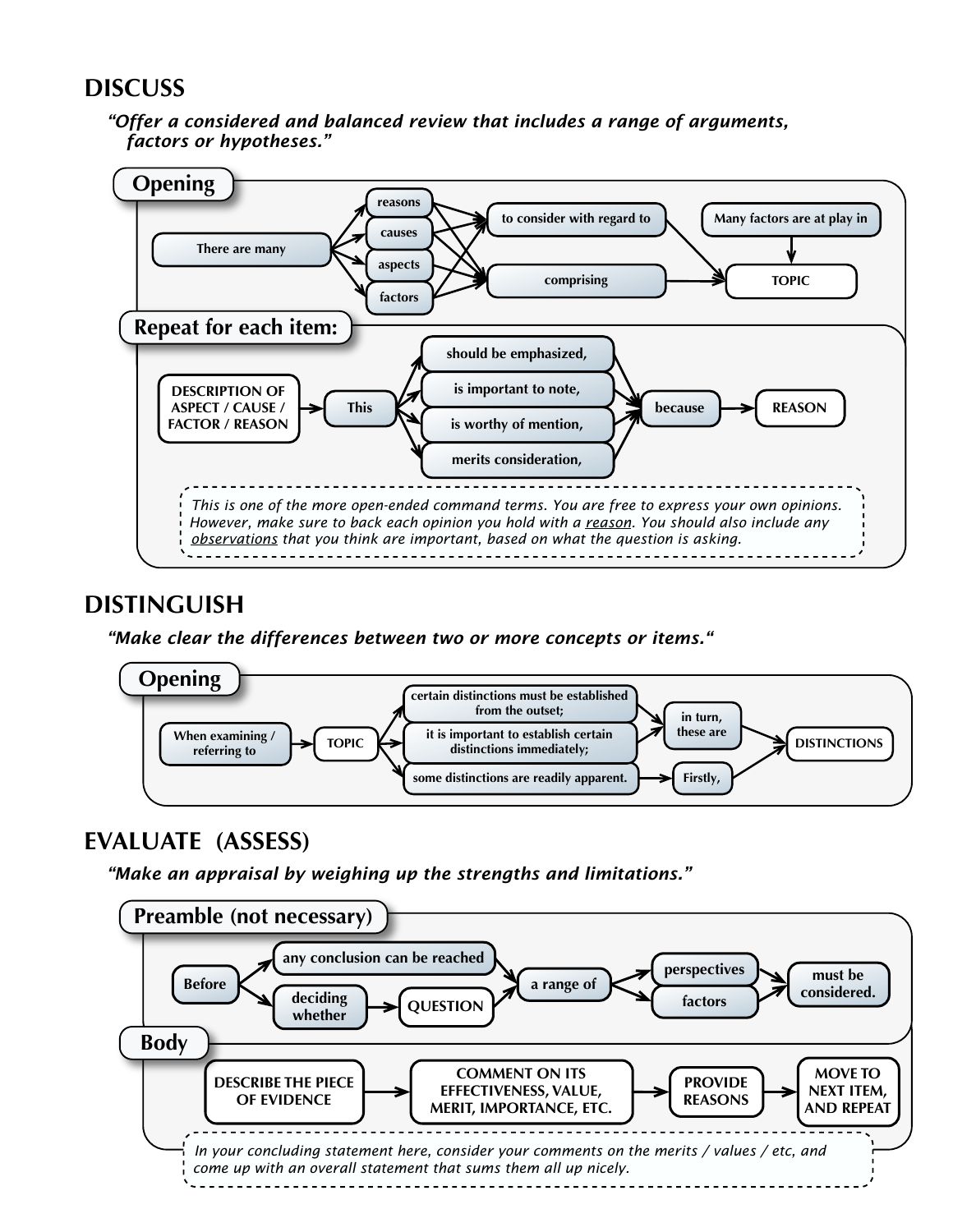### **EXAMINE**

 *"Consider an argument or concept in a way that uncovers the assumptions and interrelationships of the issue."*



### **EXPLAIN (WHY \_\_\_ ?)**

#### *"Give a detailed account including reasons or causes."*



### **IDENTIFY**

 *"Provide an answer from a number of possibilities."*